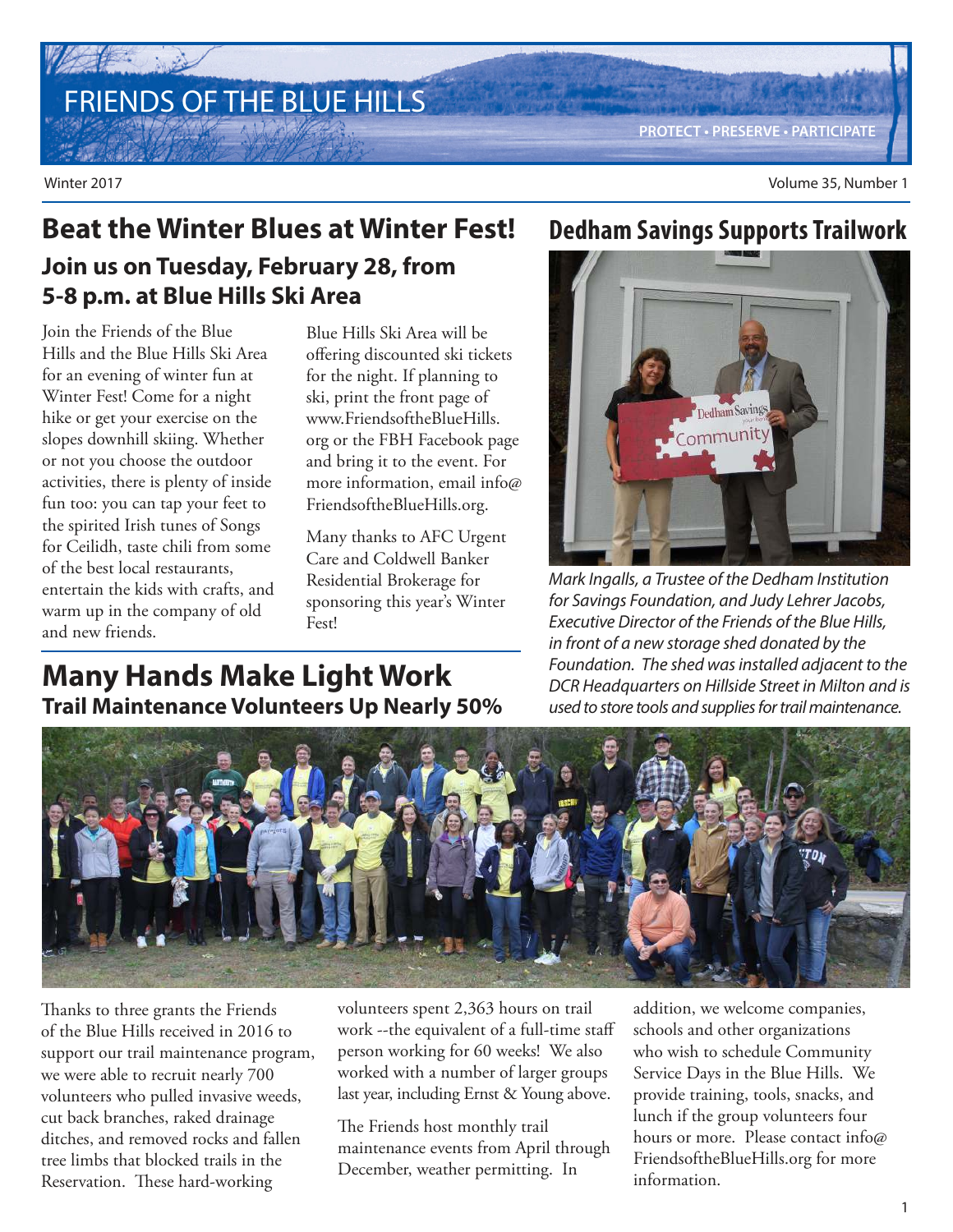### **TARC Presents Check to the Trail Maintenance Committee of FBH**

The Blue Hills are a popular destination for many runners who enjoy the scenery and solitude of the trails.

One such group, the Trail Animals Running Club (TARC), has over 4,000 members nationwide, many of whom can frequently be seen scaling the rocks and flying past on the trails in the Blue Hills. TARC and its members both enjoy the trails and play an important part in protecting them.

Once a year, TARC coordinates a trail maintenance event in conjunction with the Friends of the Blue Hills. In addition, TARC raises money for the Friends through the TARC Skyline Trail Race held in the Blue Hills every year in July.



Conleth Berry, a local attorney and Race Director for the TARC Skyline Trail Race, presents a check for \$250 on behalf of TARC to Bob Flagg of the Trail Maintenance Committee of the Friends of the Blue Hills.

| <b>Be a Blue Hills Sustainer!</b>                                                                                                                                                                                                                                                                                                                                                                                                                            | <b>YES!</b> I want to protect the Blue Hills Reservation!                                                                                                                                                                                                                                                                                                                                                                                                                                                                                     |
|--------------------------------------------------------------------------------------------------------------------------------------------------------------------------------------------------------------------------------------------------------------------------------------------------------------------------------------------------------------------------------------------------------------------------------------------------------------|-----------------------------------------------------------------------------------------------------------------------------------------------------------------------------------------------------------------------------------------------------------------------------------------------------------------------------------------------------------------------------------------------------------------------------------------------------------------------------------------------------------------------------------------------|
| If you love the Blue Hills and want<br>to support the important work that<br>Friends of the Blue Hills does to<br>preserve and protect the Reservation,<br>please consider becoming a <b>Blue</b><br><b>Hills Sustainer.</b><br>By making a monthly, tax-deductible<br>donation, you will provide a stable<br>and reliable source of income<br>for FBH. To learn more, visit<br>FriendsoftheBlueHills.org/Sustainer.<br>Thank you for your generous support! | <b>a</b> Basic Membership $-$ \$30<br>$\Box$ Ponkapoag Protector - \$50<br>$\Box$ Hancock Hill Hero - \$100<br>$\Box$ Skyline Steward - \$250<br>Great Blue Guardian -\$1,000<br>$\Box$ Chickatawbut Champion – \$500<br>Payment Frequency (Choose one)<br>$\Box$ Lump sum donation<br>Monthly donation of \$<br><b>Become a Sustainer:</b> $\Box$ Yes, have this gift renew automatically<br>$\Box$ I've enclosed a check made payable to Friends of the Blue Hills<br>$\Box$ Please charge my $\Box$ Mastercard $\Box$ Visa $\Box$ Discover |
| The Friends of the Blue Hills<br>newsletter is produced<br>four times a year.                                                                                                                                                                                                                                                                                                                                                                                | Card Number<br>Exp. date (MM/YY)<br>Card security code                                                                                                                                                                                                                                                                                                                                                                                                                                                                                        |
| Editors: Anne Comber, Judy Jacobs,<br><b>Barbara Kirby</b>                                                                                                                                                                                                                                                                                                                                                                                                   |                                                                                                                                                                                                                                                                                                                                                                                                                                                                                                                                               |
| <b>Layout: Donald Souliere</b>                                                                                                                                                                                                                                                                                                                                                                                                                               |                                                                                                                                                                                                                                                                                                                                                                                                                                                                                                                                               |
| Visit us on the web at<br>www.FriendsoftheBlueHills.org<br>or call 781-828-1805<br>for membership, maps and<br>schedule information.<br>P.O. Box 416, Milton, MA 02186                                                                                                                                                                                                                                                                                       | Please mail to Friends of the Blue Hills<br>P.O. Box 416, Milton, MA 02186<br>You may also donate through our secure server at FriendsoftheBlueHills.org.<br>Thank you for your generous support!                                                                                                                                                                                                                                                                                                                                             |
|                                                                                                                                                                                                                                                                                                                                                                                                                                                              |                                                                                                                                                                                                                                                                                                                                                                                                                                                                                                                                               |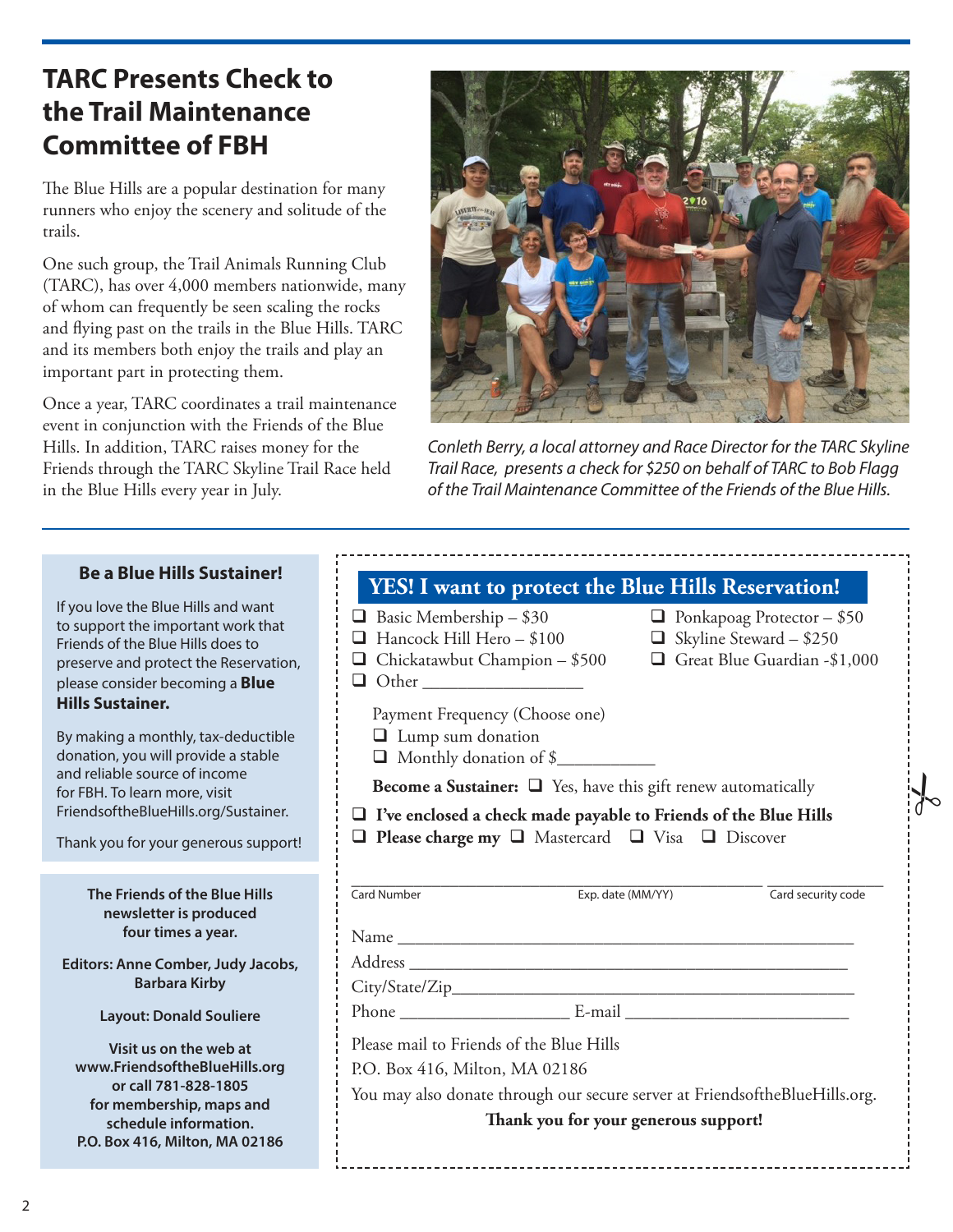## **REI and FBH Opt Outside Campaign**

The Friends of the Blue Hills partnered with REI last fall for the OptOutside campaign on Black Friday. REI encouraged people to enjoy the outdoors on the day after Thanksgiving. The Friends partnered with DCR to offer two hikes that day—one for adults and one for families. At right are Paul Gannon, Jr., Market Manager at REI Outdoor Programs & Outreach – New England and Anne Comber, Associate Director of Friends of the Blue Hills, with one of the signs for the self-guided hike.



# **Do You Want Safe Crossings for the Skyline Trail? Sign the Petition!**



David Dobrindt of Milton tries to cross Route 138 with his children. The Friends of the Blue Hills is working with DCR to try to improve the safety of trail crossings on Routes 28 and 138.

Have you ever followed the Skyline Trail and tried to cross Routes 28 or 138?

If you're one of the many hikers who hike the Skyline Trail, you know how dangerous crossing these highways can be. People who are new to the trail or have impaired mobility are especially at risk at these intersections.

Possible solutions include rerouting the trails or installing traffic calming measures. If you care about making the Blue Hills safe and the trails accessible, please visit our website to sign the petition: FriendsoftheBlueHills.org/ skyline-crossing.

Adding your name will demonstrate to legislators that their constituencies care about safe trail crossings.

### **Trail Adopters Make Big Commitment to the Blue Hills**

The Friends of the Blue Hills offers a special way for people who love the park to "adopt" a trail to ensure it is always clear and accessible for hikers, mountain bikers and horseback riders. These volunteers agree to inspect the trail regularly and tend to the trails at least three times a year to make sure the trails are in good shape year-round.

We are pleased to learn that one of our most dedicated trail adopters, Pete Tierney, is the new chair of the AMC Southeastern Massachusetts Chapter. This AMC chapter has agreed to adopt a portion of the Skyline Trail and another member, Rob Hirseman, has also agreed to adopt a different section of the Skyline Trail.

Years ago, the Friends of the Blue Hills Adopt-A-Trail Program was modeled after an AMC program, and we are delighted that the two organizations continue to work closely to ensure that visitors to our park will enjoy its 125 miles of trails and spectacular views.

Congratulations and many thanks to Pete and Rob and to our many other trail adopters for their special commitment to the Blue Hills! For more information about the Adopt-A-Trail program, please visit www. FriendsoftheBlueHills.org/adopt-a-trail.

Pete Tierney is a Blue Hills Trail Adopter and also the new chair of the AMC Southeastern **Massachusetts** Chapter.

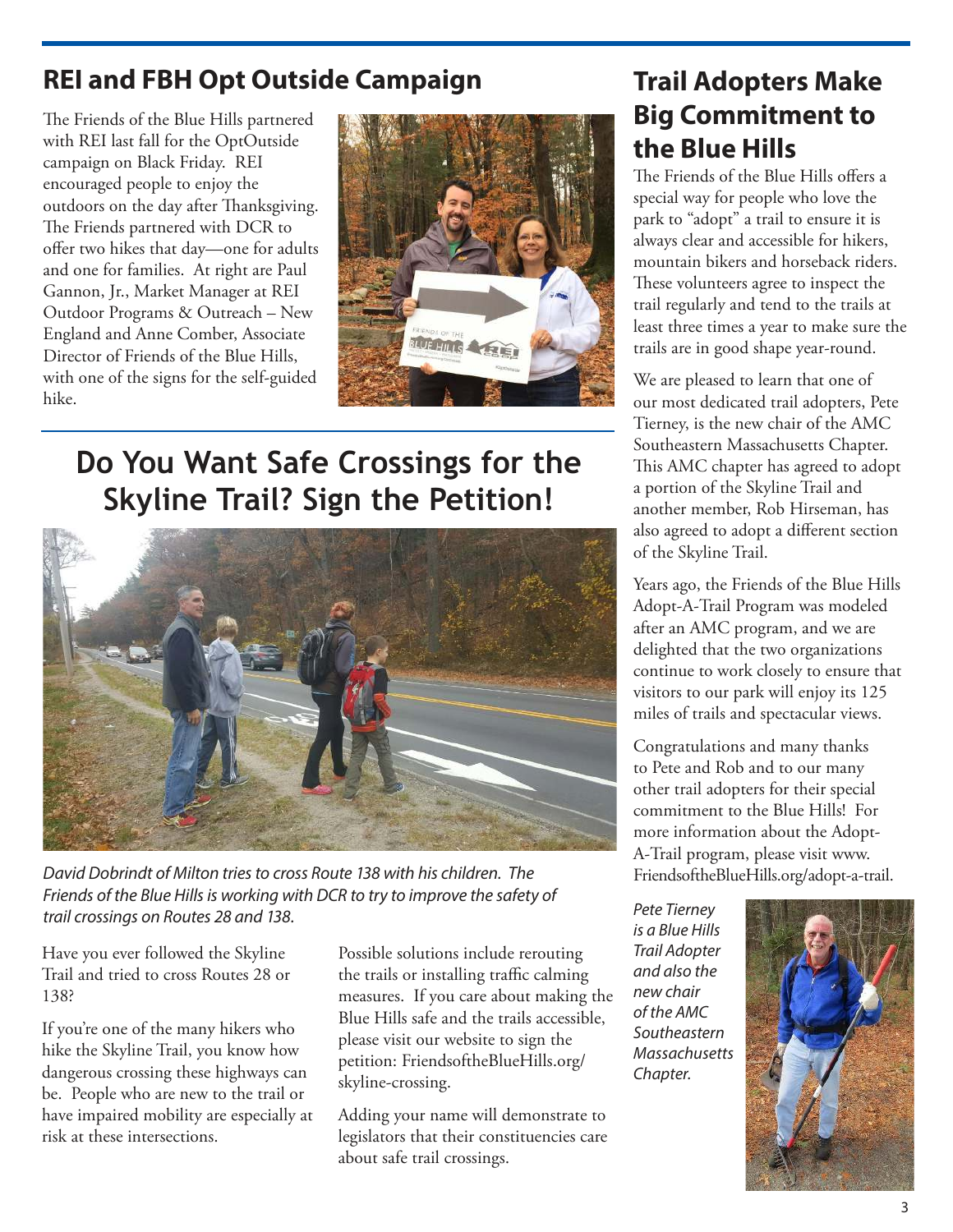# **Photographers Showcase the Incredible Blue Hills**

We're grateful to the nearly 80 photographers who submitted nearly 170 photos to the Incredible Blue Hills Photo Contest.

Congratulations to Sherry Carney of Milton who received the judge-awarded prize for her photo "Houghton's Pond Winter."



Photo by Sherry Carney of Milton

Kudos as well to Thomas Montgomery of Boston for winning the popular vote prize for his photo "Spider Dances on Web." Both photographers received a \$250 gift certificate to LLBean.

Many thanks to photo contest sponsors Dedham Savings Bank and LLBean.



Photo by Thomas Montgomery of Boston

### **Is the Friends of the Blue Hills in Your Will?**





By leaving a gift in your Will to the Friends of the Blue Hills, you join the Skyline Society, a select group of people who are committed to the future of the Blue Hills. Learn more at FriendsoftheBlueHills.org/skyline-society.

### **Deer Population Study Planned for Spring**

The Department of Conservation and Recreation (DCR) continued the managed deer hunt begun last fall, and have reduced the deer population by 58. The DCR, in conjunction with the Division of Fish and Wildlife, plans to survey the deer population this spring. In 2013, the agencies' deer population study found that there were about 85 deer per square mile of deer habitat. Healthy populations range from 6 to 18 deer per square mile.

### **Are You Our Next Treasurer?**

Do you have an accounting or finance background? Do you want to give back to the Blue Hills? Why not consider applying for the position of Treasurer on the board of the Friends of the Blue Hills? Send your resume to info@ FriendsoftheBlueHills.org. We welcome your interest.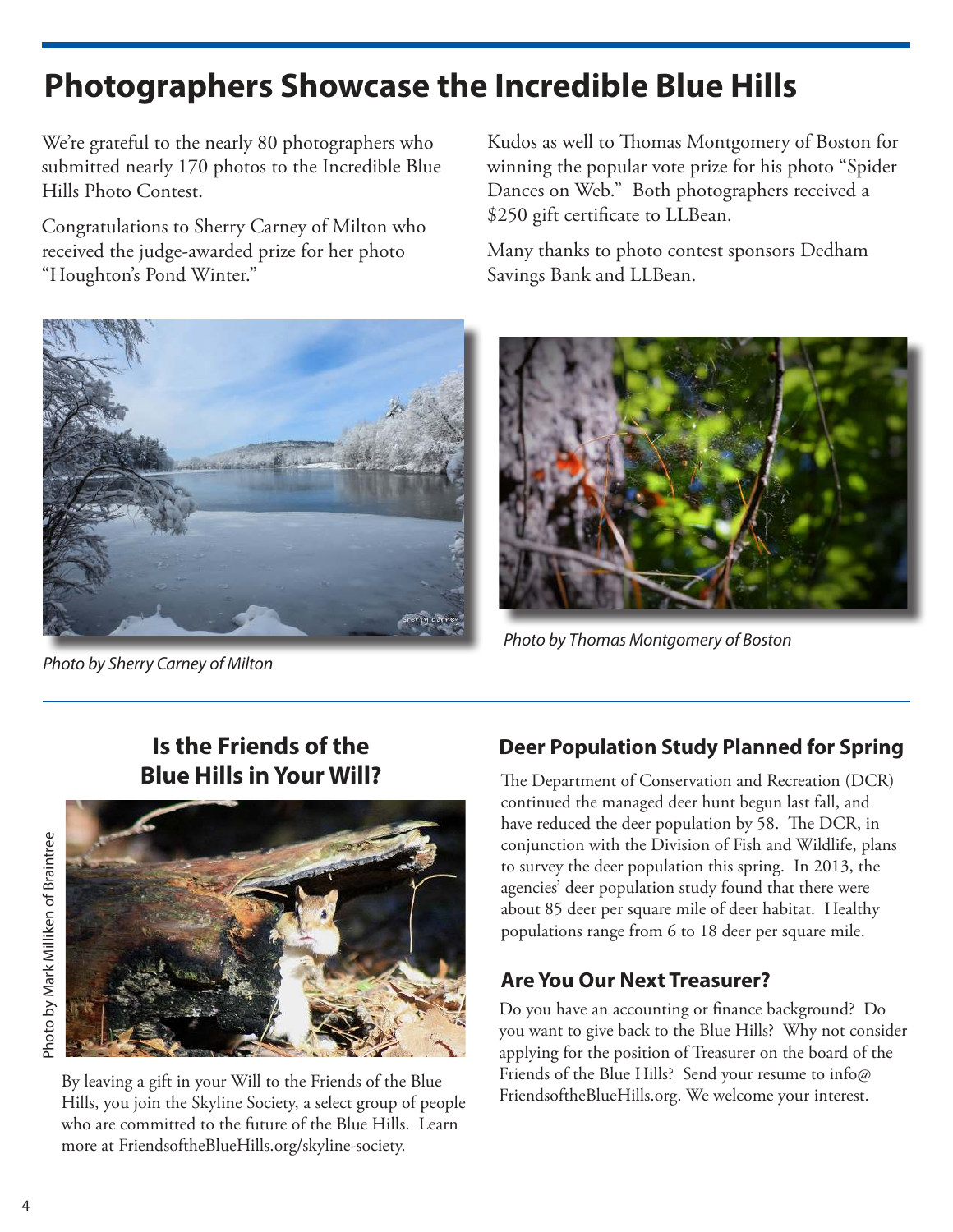### **Members and Friends Celebrate the Blue Hills!**

Over 150 people attended last fall's Friends of the Blue Hills Annual Celebration at the Milton Hoosic Club, making it the most successful gathering ever! Attendees enjoyed the opportunity to catch up with other Blue Hills enthusiasts, learn about what we have achieved together over the past year, and raise funds to protect and preserve the Blue Hills Reservation.

A big thank you to our excellent keynote speaker, Boston University Professor Richard Primack, who shared his research on how global climate change is affecting the Blue Hills Reservation and other parks similar to it.

We would also like to thank everyone who came and made the event such a success and to the many individuals and businesses who sponsored the event and donated to the silent auction!

#### **Thank You to Our Generous Sponsors:**

#### **Blue Hills Champion**

Reebok

Sunrise Erectors Inc.

#### **Skyline Trail Supporter**

Beth Israel Deaconess Hospital-Milton

#### **Great Blue Hill Guardian**

Bank of Canton

Dedham Institution for Savings

Falconi Companies

Fruit Center Marketplace

Quirk Auto Dealers

Success! Real Estate – Tom O'Neill

The North Face

#### **Buck Hill Benefactor**

Anne & Jim Comber

Curry Hardware

Elaine Miller

Poirier Sales & Service

Sharon Credit Union



First time attendees Bob and Katherine Ell enjoy themselves at the Annual Celebration.

Maile Panerio-Langer, Kim Kroha and Therese Joyce welcome people to the Annual Celebration.



All photos by Brian MacLean of Milton.

All photos by Brian MacLean of Milton.



State Senator Walter Timilty and Rebecca Padera enjoy the reception before the program.

Esteemed Boston University Professor Richard Primack addresses a rapt audience during his keynote address on the impact of Global Climate Change on the Blue Hills Reservation.